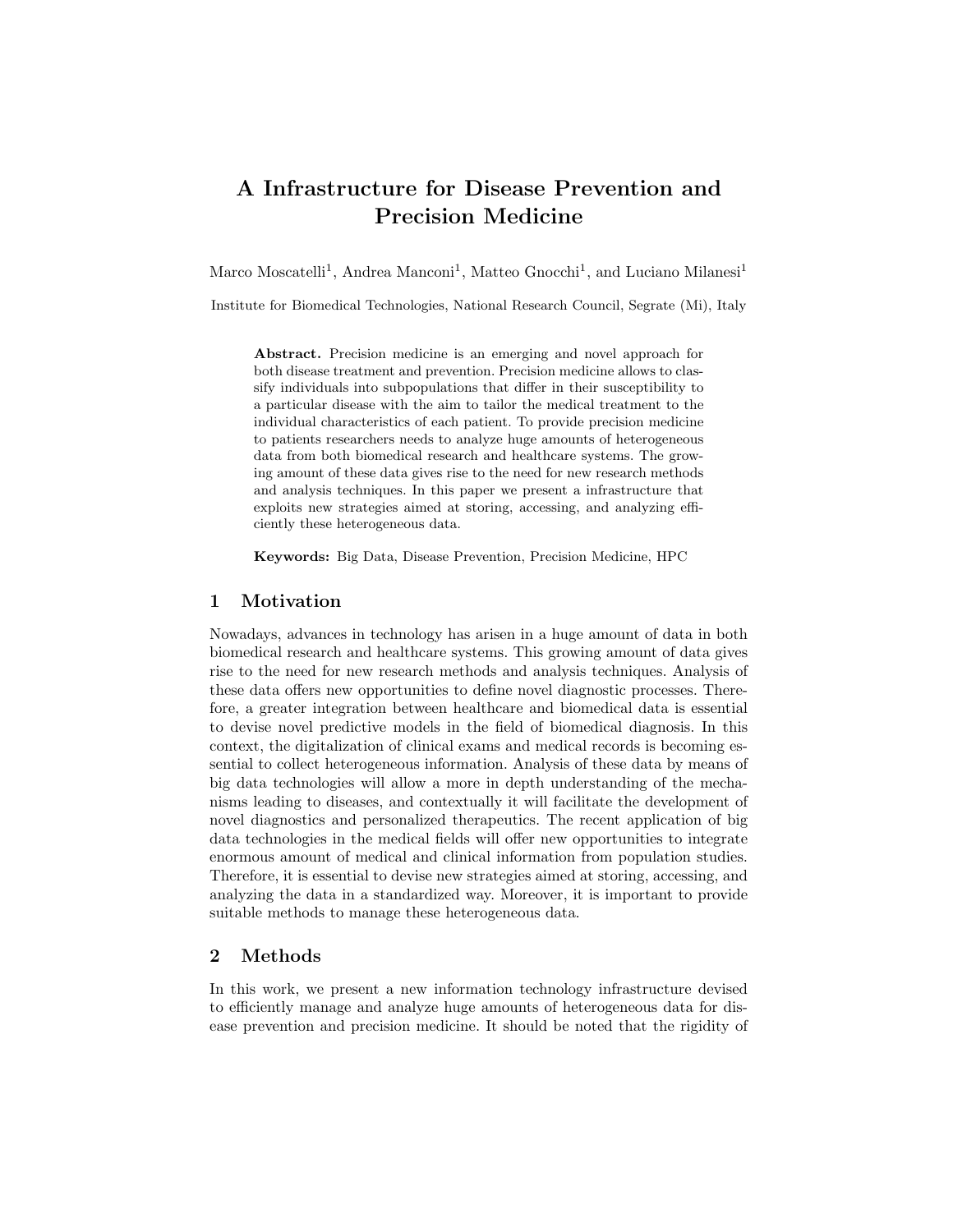relational databases does not lend to the nature of these data. In our opinion, better results can be obtained using non-relational (NoSQL) databases. Starting from these considerations, the infrastructure has been developed on a NoSQL database with the aim to combine scalability and flexibility performances. In particular MongoDB [1] has been used as it fits better to manage different types of data on large scale. In doing so, the infrastructure is able to provide an optimized management of huge amounts of heterogeneous data, while ensuring high speed of analysis.

With the aim to enable researchers to perform their analysis through dedicated computing resources, the infrastructure has been built on a hardware platform intended to enable big-data classes of applications which consists of:

- a massive storage platform of 1.6 PB;
- 2040 CPU cores;
- 16 NVIDIA K20 GPUs;
- 2 big memory nodes (i.e., 1 node equipped with 1TB and 1 node equipped with 512GB of memory).

It should be pointed out that the concept of precision medicine is about the customization of healthcare, with decisions and practices tailored to an individual patient based on their genome sequence, microbiome composition, lifestyle, and diet in addition to medical and clinical data. Therefore, in addition to the data about the patient collected by healthcare providers, researchers need to incorporate many different types of data. To this end, a web-based platform built upon the Galaxy technology [2] has also been implemented to enable researchers to retrieve and analyze biological data in their analyses. Galaxy is an open web-based scientific workflow system for data intensive biomedical research accessible to researchers that do not have programming experience. By default, Galaxy is designed to run jobs on local systems. However, it can also be configured to run jobs on a cluster. The front-end Galaxy application runs on a single server, but tools are run on cluster nodes instead. To this end, Galaxy supports different distributed resource managers with the aim to enable different clusters. For the specific case, in our opinion SLURM [3] represents the most suitable workload manager to manage and control jobs on the above hardware infrastructure. SLURM is a highly configurable workload and resource manager and it is currently used on six of the ten most powerful computers in the world.

#### 3 Results

The presented infrastructure exploits big data technologies in order to overcome the limitations of relational databases when working with large and heterogeneous data. The infrastructure implements a set of interface procedures aimed at preparing the metadata for importing data in a NoSQL DB. Moreover, data can also be represented as a graph using Neo4j [4]. The Neo4J DB allows you to emphasize and enhance the connections between the data and facilitate the retrieve and navigation of data. Experimental tests on huge amount of data show